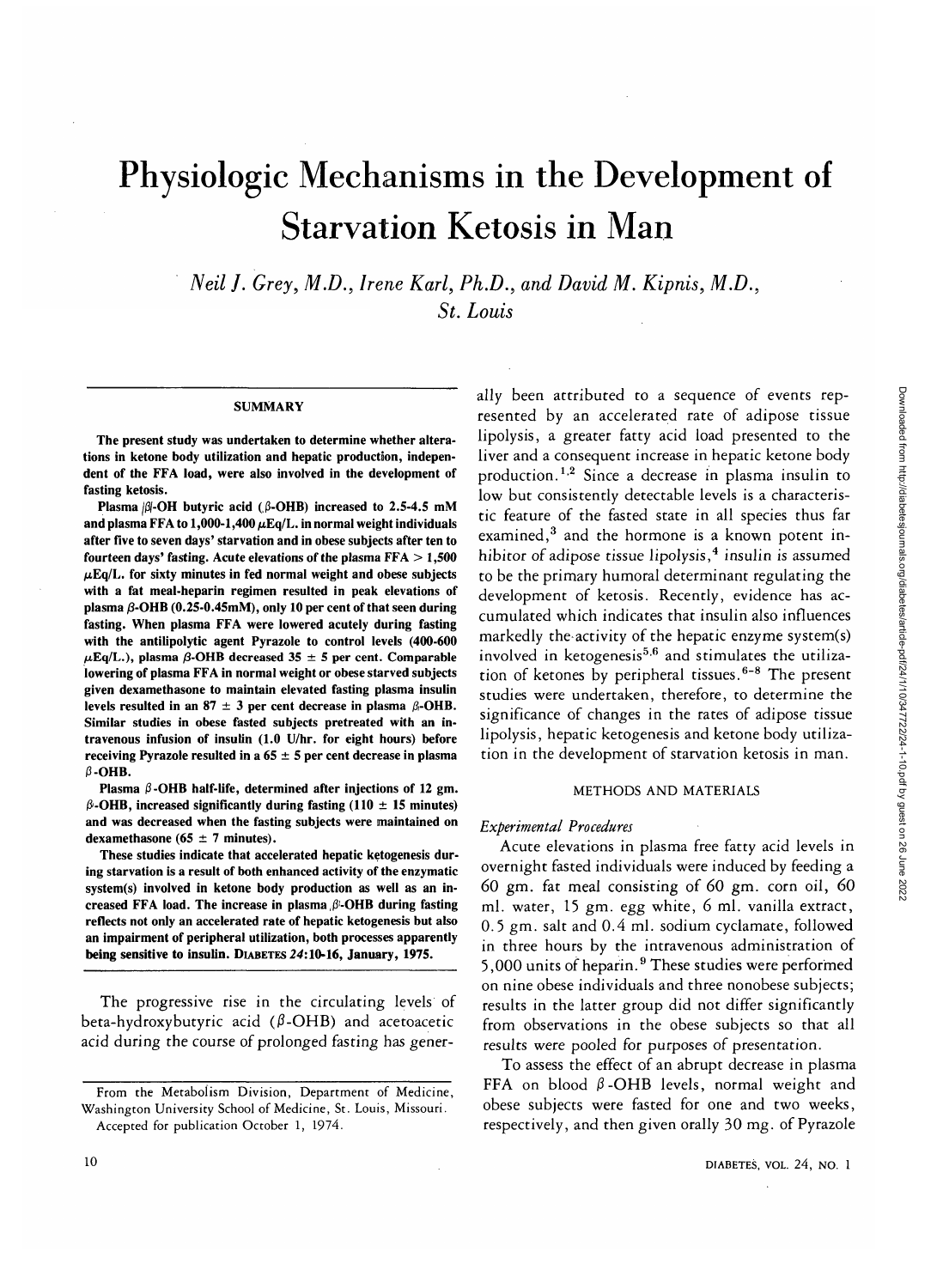(5-methylpyrazole-3-carboxylic acid\*), a potent antilipolytic drug.<sup>10,11</sup> Blood samples were obtained at frequent intervals for measurement of FFA, glucose, insulin and  $\beta$ -OHB. Initially, acetoacetic acid levels were also determined, but since no significant differences in the ratio of  $\beta$ -OHB/AcAc were noted during the acute experimental period, only blood  $\beta$ -OHB was measured as an index of blood ketones.

The half-life ( $t\frac{1}{2}$ ) of blood  $\beta$ -OHB was determined by injecting intravenously 12 gm. of DL-sodium  $\beta$ -OHB dissolved in 50 ml. normal saline over a two-minute period and obtaining frequent samples for measurement of blood  $\beta$ -OHB over the subsequent two hours. The slope of the blood  $\beta$ -OHB disappearance curve plotted as a semilogarithmic function was taken as the rate of utilization (K) and expressed as per cent disappearance per minute.

## *Analytical Procedure*

Plasma glucose was determined by the Auto-Analyzer ferricyanide method,<sup>12</sup> and free fatty acids were measured by the colorimetric method of Duncombe<sup>13</sup> using the Dole extraction procedure.<sup>14</sup> Insulin was determined by radioimmunoassay,<sup>15</sup> and blood  $β$ -OHB was measured by the enzymatic method of Williamson et al.<sup>16</sup>

## RESULTS

## /. *Effect of acute elevations of plasma free fatty acids in nonfasted subjects on blood* (3-OHB *levels.*

Acute elevations of plasma FFA were induced in seven volunteers after an overnight fast by the fat meal-heparin regimen (figure 1). Plasma FFA levels rose from baseline levels of 5 10  $\pm$  65  $\mu$ Eq/L. to 815  $\pm$  96  $\mu$ Eq/L. three hours after the fat meal, attained peak levels of 2,300  $\pm$  210  $\mu$ Eq/L. ten minutes after the administration of heparin and declined slowly over the following sixty minutes to levels of  $1,750 \pm 200$  $\mu$ Eq/L. Basal blood  $\beta$ -OHB levels ranged from 0.01 mM to 0.03 mM and increased modestly (0.03 mM—0.05 mM) three hours after ingestion of the fat meal. Associated with the rapid rise in plasma FFA following injection of heparin, blood  $\beta$ -OHB increased twenty to forty-fold to 0.4-0.5 mM within ten minutes and remained at these levels for the following sixty minutes. Although the plasma FFA levels produced by the fat meal-heparin regimen (1,800-2,400  $\mu$ Eq/L.) were nearly twice those observed routinely in subjects fasted for seven to fourteen days (1,000-1,300





**FIG. 1. The effect of acute elevations of the plasma FFA with the fat meal-heparin regimen on the blood (3-OHB levels of normal and obese individuals after an overnight fast. All values represent the mean ± S.E.AA. of seven studies. Cross-hatched areas represent the mean ± 2 S.D. of the values seen after ten to fourteen days' starvation.**

 $|\mu \text{Eq/L.} \rangle$ , the ketone levels (0.42  $\pm$  0.06 mmoles/L.) in this overnight fasted group were only 10 to 15 per cent of those observed during prolonged starvation (2.5-4.5 mM). No change in plasma insulin or glucose was observed in response to the acute elevation of plasma FFA, thus demonstrating that neither high FFA nor  $\beta$ -OHB levels in man constitute a physiologically significant insulinogenic stimulus.

# //. *Effect of dexamethasone on plasma FFA and blood P-OHB levels in fasting subjects.*

Since starvation is characterized by a progressive decrease in insulin secretion, $^{\rm 3}$  studies were undertaken to evaluate the significance of this factor in the development of starvation ketosis. It had been shown previously in our laboratory<sup>17</sup> that the oral administration of glucocorticoids, such as Dexamethasone, produces a significant increase in the basal plasma insulin level. Seven subjects were therefore given Dexamethasone, 2 mg. orally every eight hours through-

<sup>\*</sup>KindIy supplied by Dr. K. Gundersen, Upjohn Company, Kalamazoo, Michigan.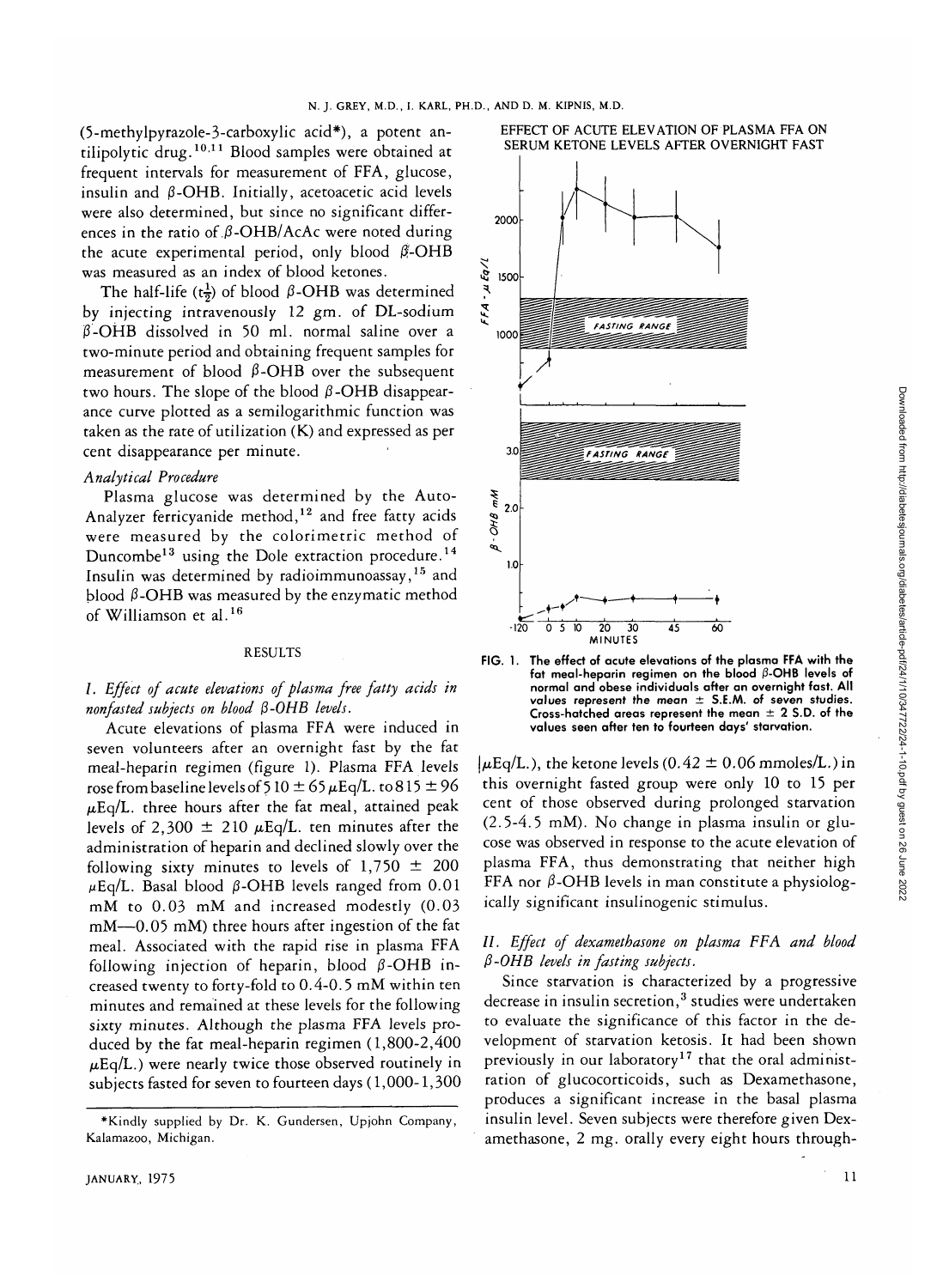out the course of a seven to fourteen day fast. Blood  $\beta$ -OHB levels in the steroid treated subjects (1.40  $\pm$ 0.18 mM) were 50 per cent lower than the ketone levels observed in the nontreated individuals (2.73  $\pm$ 14 mM) despite virtually identical levels of plasma FFA in both groups (figure 2). Basal insulin levels were significantly greater in the steroid treated subjects (28  $\pm$  4  $\mu$ U/ml.) than in the nontreated group (16  $\pm$  2  $\mu$ U/ml.) and approached the levels (35  $\pm$  6  $\mu$ U/ml.) observed routinely in nonfasted obese individuals.

EFFECT OF DEXAMETHASONE ON PLASMA INSULIN DURING PROLONGED FASTING



**FIG. 2. Effect of dexamethasone (6 mg. daily) on the plasma insulin, FFA and blood A-OHB levels in obese individuals starved seven to fourteen days. Bars represent mean val**ues.  $\triangle$ , O,  $\square$  represent three patients studied after ten days' **starvation with and without receiving dexamethasone.**

///. *Effect of an acute decrease in plasma FFA on blood*  $\beta$ -OHB.

*A* single 30 mg. dose of Pyrazole was given orally to subjects fasted seven to fourteen days to determine the effect of an acute lowering of the plasma FFA on blood ketones (figure 3). The plasma FFA decreased  $39 \pm 9$  per cent over a two-hour period (control level  $1,039 \pm 93 \mu$ Eq/L.; nadir 624  $\pm$  70  $\mu$ Eq/L.) with a corresponding  $35 \pm 6$  per cent decrease in blood  $\beta$ -OHB (control level 2.73  $\pm$  0.14 mM—nadir 1.76  $±$  0.18 mM). No significant change in plasma glucose or insulin levels was observed in response to Pyrazole. In contrast, fasting subjects receiving Dexamethasone displayed a much greater reduction (87  $\pm$  $3$  per cent) in the blood  $\beta$ -OHB level (baseline 1.40  $\pm$  0.18 mM; nadir—0.19  $\pm$  0.04 mM) despite simi-



**FIG. 3. Effect of an acute decrease in plasma FFA on blood|(3|-OHB levels in seventeen to fourteen-day starved patients with and without prior treatment with oral dexamethasone (6 mg. daily) or insulin infusion (1 unit/hr. x 8 hours). Each point represents mean ± S.E.M. of seven studies.**

lar changes in the plasma FFA (baseline  $1,062 \pm 68$  $\mu$ Eq/L.; nadir—5 16 ± 50  $\mu$ Eq/L.).

*IV. Effect of a prolonged insulin infusion on plasma FFA and blood Pi-OHB in fasted subjects and the response to, Pyrazole.*

Subjects fasted seven to fourteen days were given an intravenous infusion of 1.0 to 1.5 units of crystalline insulin per hour for eight hours (figure 4). This dose of hormone increased plasma insulin levels to the range of  $30-40 \mu$ U/ml. within one hour and maintained these levels for the duration of the infusion. Decreases in plasma glucose were observed routinely within the initial 60 to 120 minutes of infusion, but none of these patients noted any symptoms referable to hypoglycemia even though occasional values in the range of 40 to 50 mg. per cent were observed between the sixth and eighth hour of the infusion. The mean plasma FFA and blood  $\beta$ -OHB levels did not exhibit any significant fall during the insulin infusion, although modest fluctuations were observed. Acute lowering of the plasma FFA with Pyrazole after stopping the insulin infusion resulted in a significantly greater fall (71  $\pm$  7 per cent) in blood  $\beta$ -OHB than was noted in control subjects (35  $\pm$  6 per cent) who did not receive insulin (figure 3).

# *V. Effect of a prolonged decrease in plasma FFA on blood P-OHB in fasted subjects.*

To determine the effect of a prolonged decrease in plasma FFA on blood  $\beta$ -OHB, 40 mg. Pyrazole was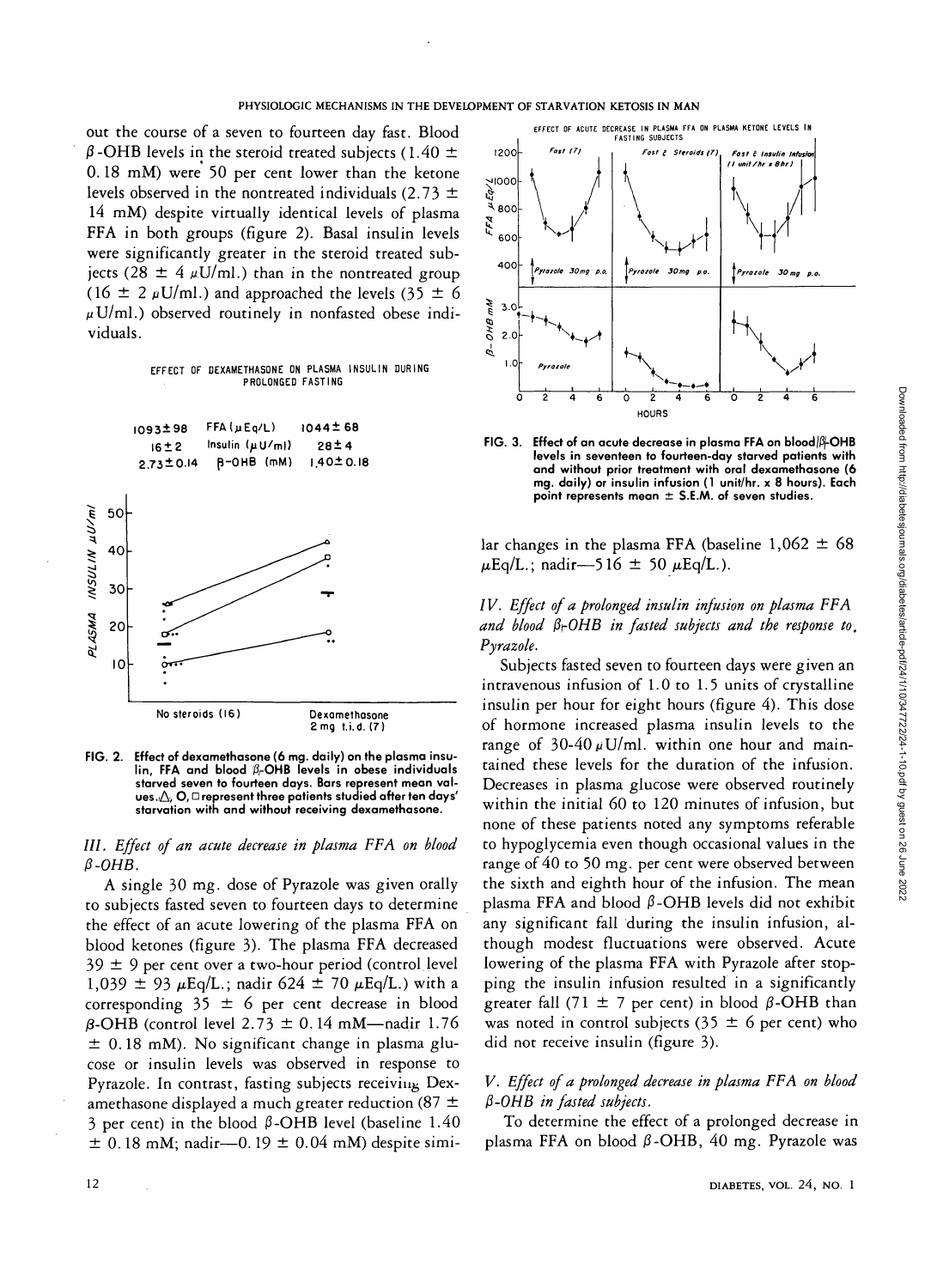## EFFECT OF PROLONGED INSULIN INFUSION IN FASTED SUBJECTS



**FIG. 4. Effect of infusion of 1.0-1.5 units of insulin per hour for eight hours on plasma glucose, FFA, insulin and blood A-OHB levels in ten to fourteen-day fasted obese subjects. Each value represents mean ± S.E.M. of seven studies.**

given orally every two and one-half hours for three doses (figure 5). The plasma FFA fell from initial levels of 1,168  $\pm$  84  $\mu$ Eq/L. to 459  $\pm$  38  $\mu$ Eq/L. by the third hour and were maintained at 40 to 50 per cent of control levels for six hours. As shown in figure 5, blood  $\beta$ -OHB continued to fall as long as the plasma FFA was decreased, but the maximum nadir (0.49  $\pm$ 0.06 mM) reached after six hours was still significantly greater ( $p < 0.01$ ) than the level observed in steroid treated fasted subjects (0.19  $\pm$  0.04 mM) after two hours of FFA suppression. Furthermore, the rate of fall of blood  $\beta$ -OHB was also significantly faster in the steroid treated group despite comparable decreases in plasma FFA (figure 6).

# *VI. Effect of fasting and dexamethasone on the interrelationships between plasma FFA, insulin and blood P-OHB levels.*

Blood  $\beta$ -OHB levels for any given plasma FFA



EFFECT OF PROLONGED DECREASE IN FFA ON SERUM KETONE LEVELS IN FASTING SUBJECTS

**FIG. 5. Effect of a prolonged decrease in plasma FFA on blood /3-OHB levels in seven subjects fasted ten to fourteen days. Pyrazole, 40 mg. per os was given in repeated doses at times indicated by arrows. Each value represents mean ± S.E.M.**

level after an overnight fast, prolonged fast or prolonged fast with steroid treatment are shown in figure 7. After an overnight fast, blood  $\beta$ -OHB levels rose to a maximum in the range of 0.4 to 0.5 mM when the plasma FFA level reached 1,200  $\mu$ Eq/L. and did not increase further as the plasma FFA level was raised. This is in contrast to fasting subjects who demonstrated a progressive rise in blood  $\beta$ -OHB as the plasma FFA was increased. It is also apparent that fasting subjects receiving dexamethasone exhibited a lower blood  $\beta$ -OHB level for a given plasma FFA level than nonsteroid treated fasting subjects.

The relationship between plasma FFA, blood  $\beta$ -OHB and plasma insulin in prolonged fasting subjects is shown in figure 8. Although there is a significant inverse correlation between the plasma insulin and FFA level, the inverse correlation between plasma insulin and blood  $\beta$ -OHB is even more impressive, indicating that the antiketogenic effect of insulin involves mechanism(s) other than solely the antilipolytic activity of the hormone.

## *VII. Effect of fasting on blood P-0HB half life.*

The disappearance rate of  $\beta$ -OHB was determined in the same seven subjects after an overnight fast, a ten-day fast, and a ten-day fast while receiving dexamethasone (table 1). Following an overnight fast, the blood  $\beta$ -OHB half-life was 23  $\pm$  2 minutes. Starvation markedly prolonged the blood  $t\frac{1}{2}$  to 110  $\pm$  15 minutes, but treatment with dexamethasone partially restored the half-life (65  $\pm$  7 minutes) toward normal.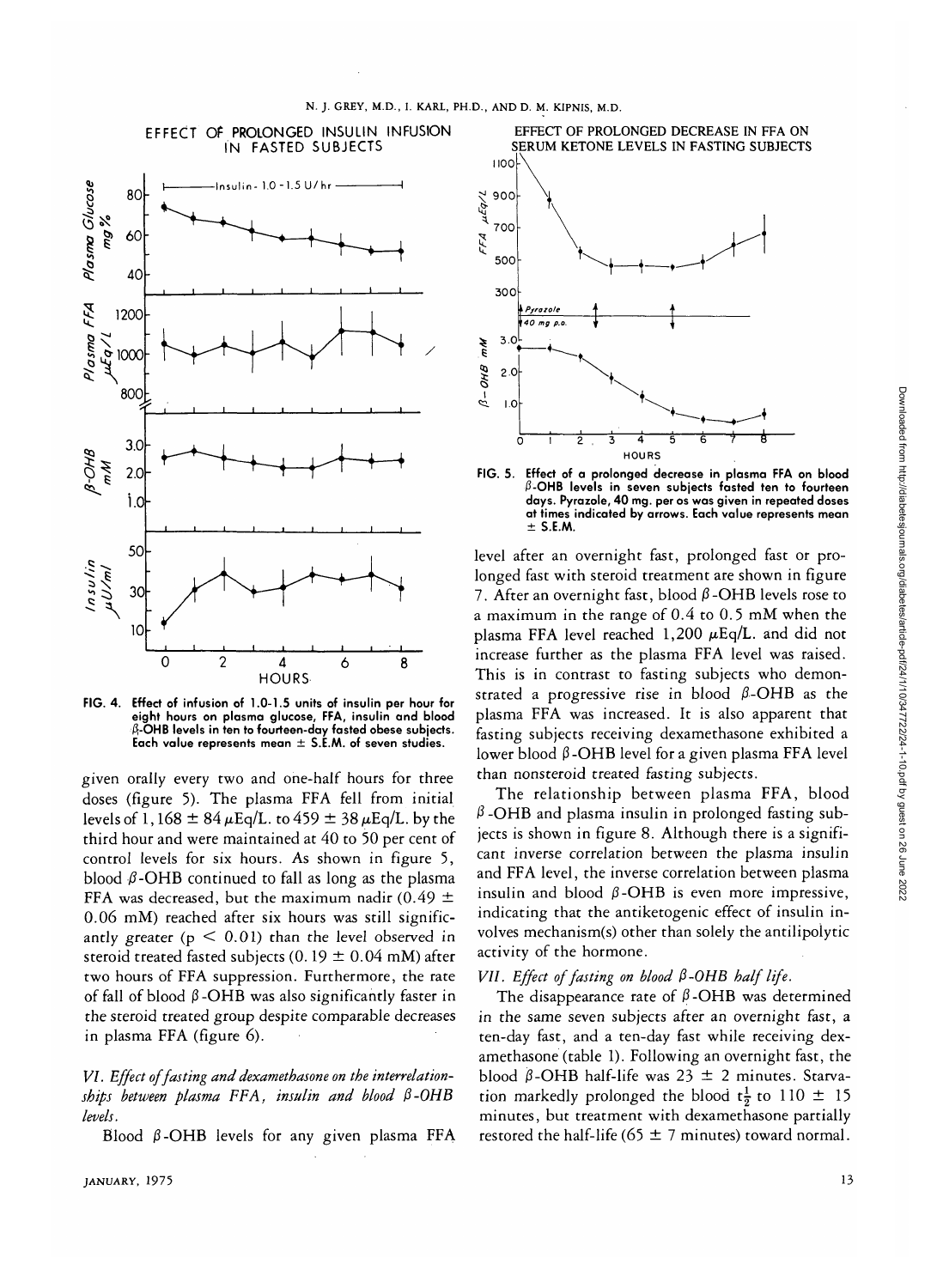

**FIG. 6. Comparison of the effect of a comparably prolonged reduction of plasma FFA on blood //3j-OHB levels in ten to fourteen-day fasted subjects with and without prior treatment with dexamethasone (6 mg. daily). All values represent mean ± S.E.AA. of seven studies. Steroid treated patients received one dose of Pyrazole (30 mg. orally), whereas nonsteroid group received 40 mg. Pyrazole in repeated doses indicated by arrows.**

The peak blood  $\beta$ -OHB levels attained five minutes after injection of 12 gm. of DL-sodium  $\beta$ -OHB were 4.7 to 4.9 mM in prolonged starvation, 3.8 to 4.2



FIG. 7. Relationship of blood <sup>|  $\beta$ </sup>-OHB levels and plasma FFA in **overnight fasted, prolonged fasted (seven to fourteen days) and prolonged fasted-dexamethasone treated subjects.**



FIG. 8. Relationship of plasma FFA, blood (B)-OHB and plasma in**sulin levels in prolonged fasted (seven to fourteen days) individuals.**

mM in the prolonged starvation-dexamethasone group and 1.8 to 2.3 mM in the fed state. No significant change in either plasma glucose or insulin was noted during the course of these studies.

TABLE 1 Effect of prolonged fasting (ten to fourteen days)

| on blood 'β -OHB half-life |                 |                       |
|----------------------------|-----------------|-----------------------|
| Condition                  | Blood half-life | ĸ                     |
|                            | minutes         | $%$ min <sup>-1</sup> |
| Overnight fast             | $23 \pm 5$      | $3.13 \pm 0.71$       |
| Prolonged fast             | $110 \pm 15$    | $0.70 \pm 0.07$       |
| Prolonged fast             |                 |                       |
| Dexamethasone*             | $65 \pm 7$      | $1.11 \pm 0.11$       |

\*2 mg. every eight hours for duration of fast.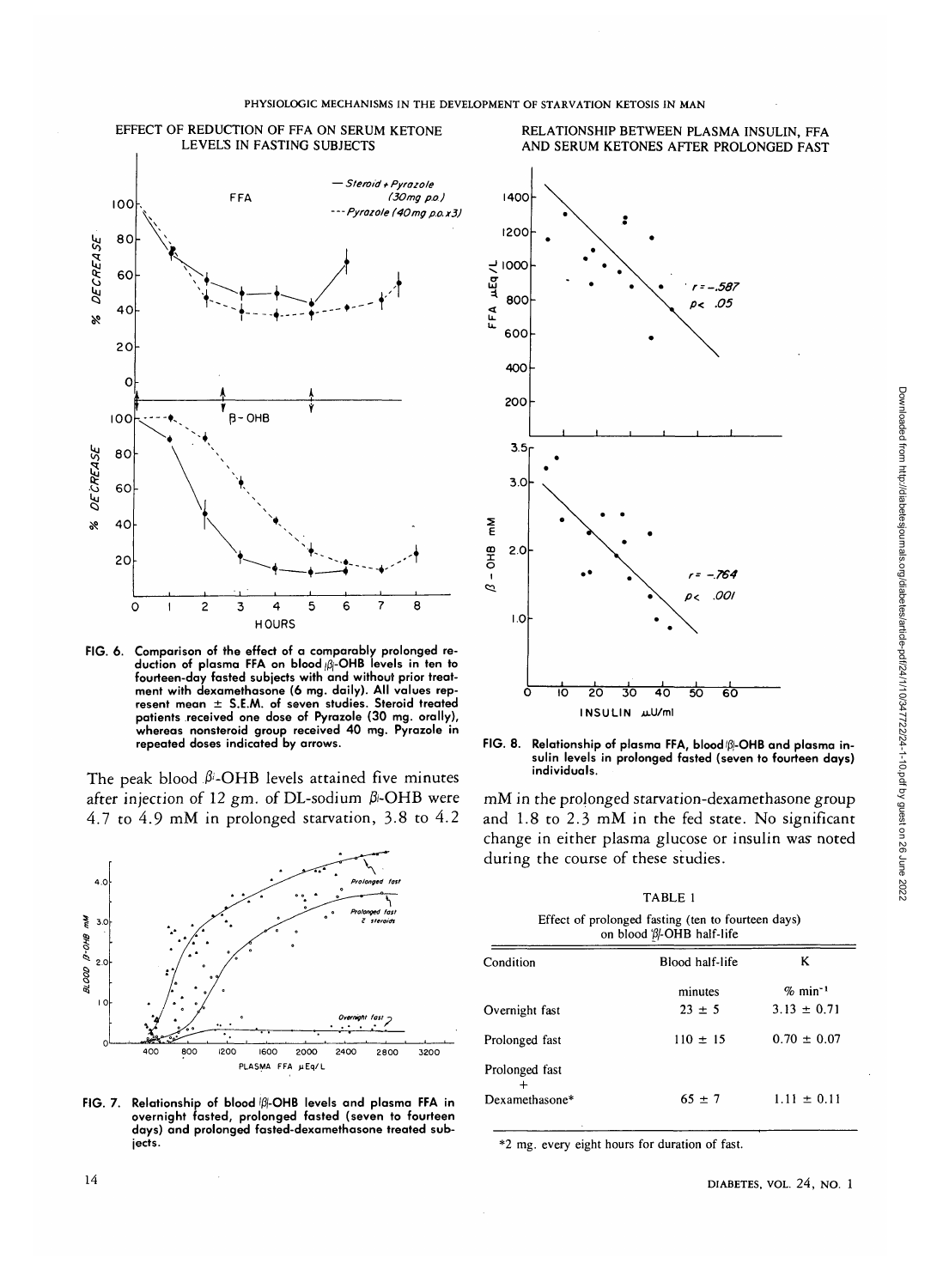## DISCUSSION

Current concepts of the events leading to starvation ketosis assign a central role to an accelerated rate of adipose tissue lipolysis and its consequent increase in plasma FFA. Some relationship does exist between plasma FFA and blood  $\beta$ -OHB levels, for any alteration in plasma FFA is paralleled by a concomitant change in blood ketone levels (figure 7). However, the present studies clearly indicate that factors other than the plasma FFA level also contribute significantly to the development of starvation ketosis. For example, if the plasma FFA level is the only determinant, then the blood ketone values seen in overnight fasted subjects, in whom the plasma FFA are increased to twice the level observed during fasting by the fat mealheparin regimen, should have been comparably elevated. Instead, their blood  $\beta$ -OHB levels rose to only 10 to 15 per cent of the values observed during prolonged fasting (figure 1). Furthermore, blood  $\beta$ -OHB and acetocetate continue to increase during prolonged fasting even though the plasma FFA level has reached a plateau.

Further evidence that factors other than adipose tissue lipolysis contribute to the development of starvation ketosis was obtained in the studies with dexamethasone. Despite virtually identical levels of plasma FFA, blood  $\beta$ -OHB levels in steroid treated fasted subjects were only half those of the nonsteroid treated group even after a two-week fast. Furthermore, when the plasma FFA level was lowered acutely with a single dose of Pyrazole, the rate of decrease of blood  $\beta$ -OHB in steroid treated subjects was significantly greater than in nonsteroid treated individuals. These results and the twofold increase in basal plasma insulin resulting from dexamethasone ingestion support the concept that insulin mediates the antiketogenic effect of glucocorticoids, but that this effect cannot be attributed exclusively to the antilipolytic action of insulin.

The experimental technics used in these studies do not permit the measurement of absolute rates of ketogenesis; however, some estimate of the relative rates of ketogenesis under different experimental conditions can be inferred by examining the relationship between the plasma FFA and the corresponding  $\beta$ -OHB levels (figure 7). In the prolonged fasted subject, the blood  $\beta$ -OHB level was ten to fifteen times greater than that attained in the overnight fasted individual whose plasma FFA concentration was increased acutely to that seen during extended starvation (i.e. 1,000-1,600  $\mu$ Eq/L.). Since the steady-state level of blood ketones reflects their relative rates of production versus utilization, it is highly unlikely that changes of such magnitude could be accounted for exclusively by alterations in rates of utilization. Furthermore, considerable evidence has now accumulated from both in vitro<sup>5</sup> and in vivo studies<sup>6</sup> indicating that insulin markedly influences hepatic ketogenesis. Foster<sup>5</sup> has shown that insulin rapidly depresses the accelerated rate of hepatic ketogenesis seen in the starved rat. Our studies support the concept that insulin modulates hepatic ketogenesis, but they also indicate that the response in man differs temporally from that observed in the rat. Thus, infusions of hormone sufficient to restore plasma insulin to levels (i.e.  $30-40 \mu U/ml$ .) routinely observed under basal conditions in the obese human, failed to cause a significant fall in blood  $\beta$ -OHB or plasma FFA over an eight-hour period. A significant fall in plasma glucose was noted within sixty to ninety minutes, however, and suggests that the hormone was affecting hepatic gluconeogenesis before detectable changes were noted in hepatic ketogenesis. Similar findings following the infusion of minimal amounts of insulin (20 U/24 hrs.) into fasted obese subjects have recently been reported in preliminary form by Aoki et al. (see Cahill—Ref. 18). These workers noted that increasing the ambient plasma insulin level in fasted obese subjects to 15  $\mu$ J/ml. resulted in a progressive fall in blood glucose, plasma alanine and glutamine but no significant change in the plasma FFA or blood acetoacetic or  $\beta$ -OHB levels. Since gluconeogenic substrate availability appears to be the rate-limiting event regulating hepatic pe the rate-miniting event regulating nepatities gruconeogenesis in fasted man, <sup>2</sup> our data support the from skeletal muscle is a more sensitive index of insulin action in the fasted state than are either the antilipolytic or antiketogenic actions of the hormone. The prolonged infusion of insulin does exert some antiketogenic effect, since acutely lowering the antike before the control additive formulation of the subjects who had plasma TTA with I yiazoic in lasted subjects who had been infused with insulin for eight hours resulted in a significantly greater reduction in blood  $\beta$ -OHB than was produced by a similar reduction in player  $\mathbb{F}_{\mathbb{F}_{q}}$  in production in production in production in production in production in production in production in production in production in production in production in pr was produced by a similar reduction in plasma  $111$  in fasted subjects not receiving insulin (figure 3). This study does not permit a clear cut distinction to be made between an effect of insulin on hepatic ketogenesis versus ketone utilization to account for this finding.

To explore the possibility that insulin affects ketone body utilization, the blood half-life ( $t\frac{1}{2}$ ) of  $\beta^1$ -OHB was determined in overnight fasted, prolonged fasted and prolonged fasted-glucocorticoid treated subjects